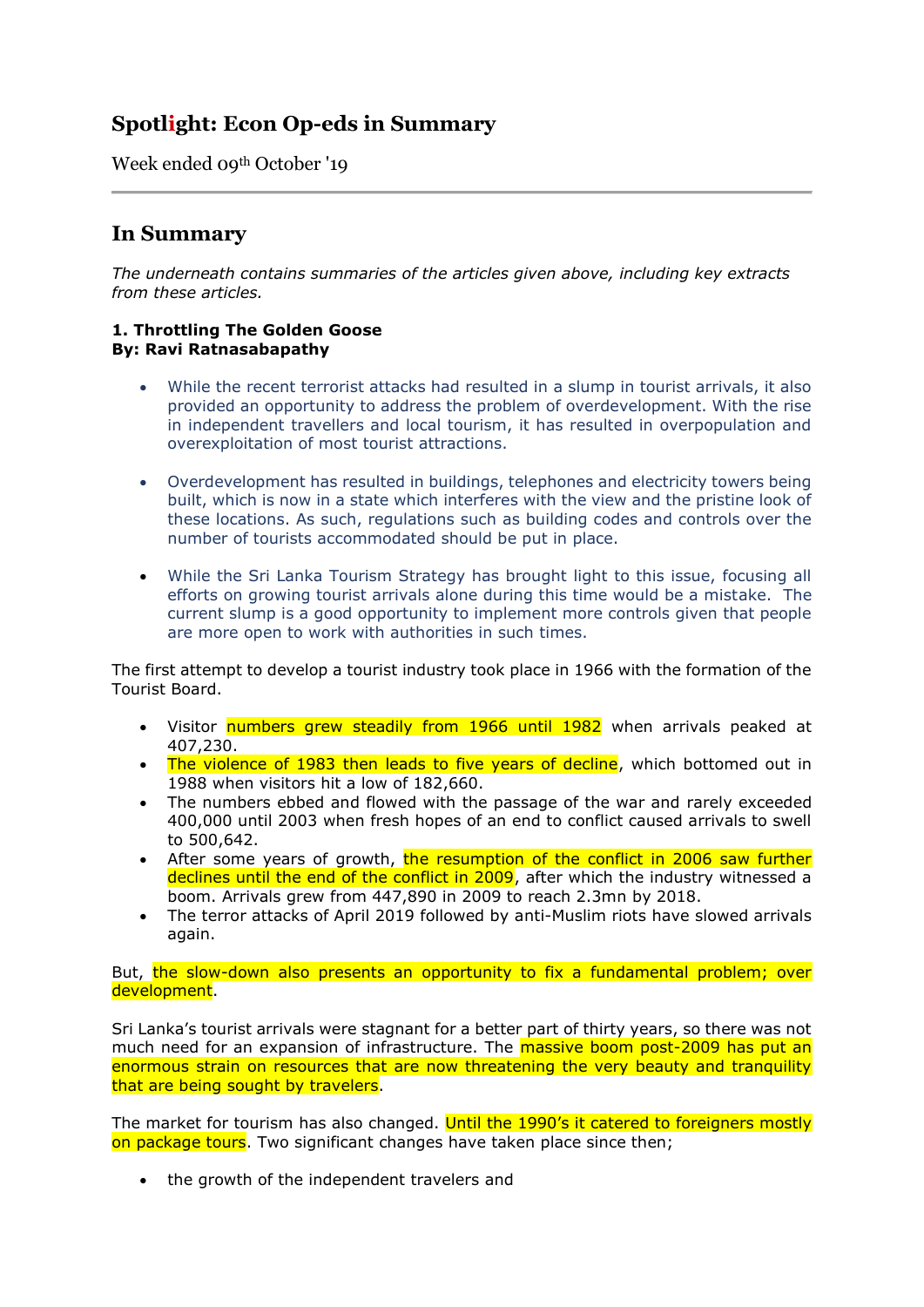• the growth in local tourism.

As the country has grown more prosperous, large numbers of Sri Lankans are traveling. As per the Sri Lanka Tourism Development Authority, in 2016 foreigners accounted for 15.9mn guest nights while domestic travelers accounted for 2.5mn guest nights in both hotels and supplementary accommodation. While foreigners still outnumber domestic travelers, these statistics mask the extent of the overcrowding.

High demand has led to congestion. Many of the most picturesque locations have been defiled by construction and signage. Illegal, beer gardens of poor taste, restaurants and hotels dot every nook and corner; telecom towers and windmills sprout like mushrooms. This has destroyed Nuwara Eliya's charm as a hill station and has now engulfed Ella and Haputale as well. The growth is visible, but it is an ugly, unhealthy growth.

More serious is the damage to historic sites and nature reserves. The problem is partly the lack of building codes as well as the inability to enforce rules, such as encroachment into protected areas. The **government and the industry must work together to ensure the** preservation of the quality of the tourism product, preventing damage to heritage sites, nature reserves and areas of natural beauty through over development and over exploitation.

The Sri Lanka Tourism Strategic Plan 2017-2020 does acknowledge the issue, but the danger is that given the current slump, all efforts will be diverted to grow arrivals. This would be a mistake; it will be challenging to dissuade people from overbuilding when business is booming. During a slump, they may welcome support to downsize and agree to restrictions on new construction. Given the gravity of the problem, a separate task force should be assigned to work on these problems. The two areas of the plan that deal with these issues are:

- Developing sustainable locations. (integrated geographic planning)
- Lifting industry standards. (improve conservation, presentation, & management of natural & cultural assets)

### **The Hill Country**

The hill country is particularly sensitive for a few reasons.

Constructing on hillsides is constrained by their difficult terrain, steep gradients, complex geological structure, climatic conditions and abundant flora. Hill towns have been experiencing pressure for development (due to population growth and tourist influx), which has changed their environment and visual appearance. They have grown to many times their design and carrying capacity. Due to limited land and narrow streets, they are prone to traffic jams.

Overbuilding converts the lush green slopes into a sea of concrete and roofs (at the minimum, tree cover must be maintained, so views from opposing hills are not spoiled). The hill regions also experience heavy rain, which can cause landslides or the collapse of poorly constructed buildings.

Ella is a classic case of overexploitation; the entire town is blighted with haphazard construction. There is also an increase in the number of buildings of dubious legality within the Knuckles nature reserve, including a partly-constructed and abandoned building at Riverstone. Logging, mining and quarrying also take place close to some hill towns and reserves, these need to be strictly regulated so as not to damage the ecology or the view. Broadly this could include

• a building code appropriate for the hill country and zoning regulations.